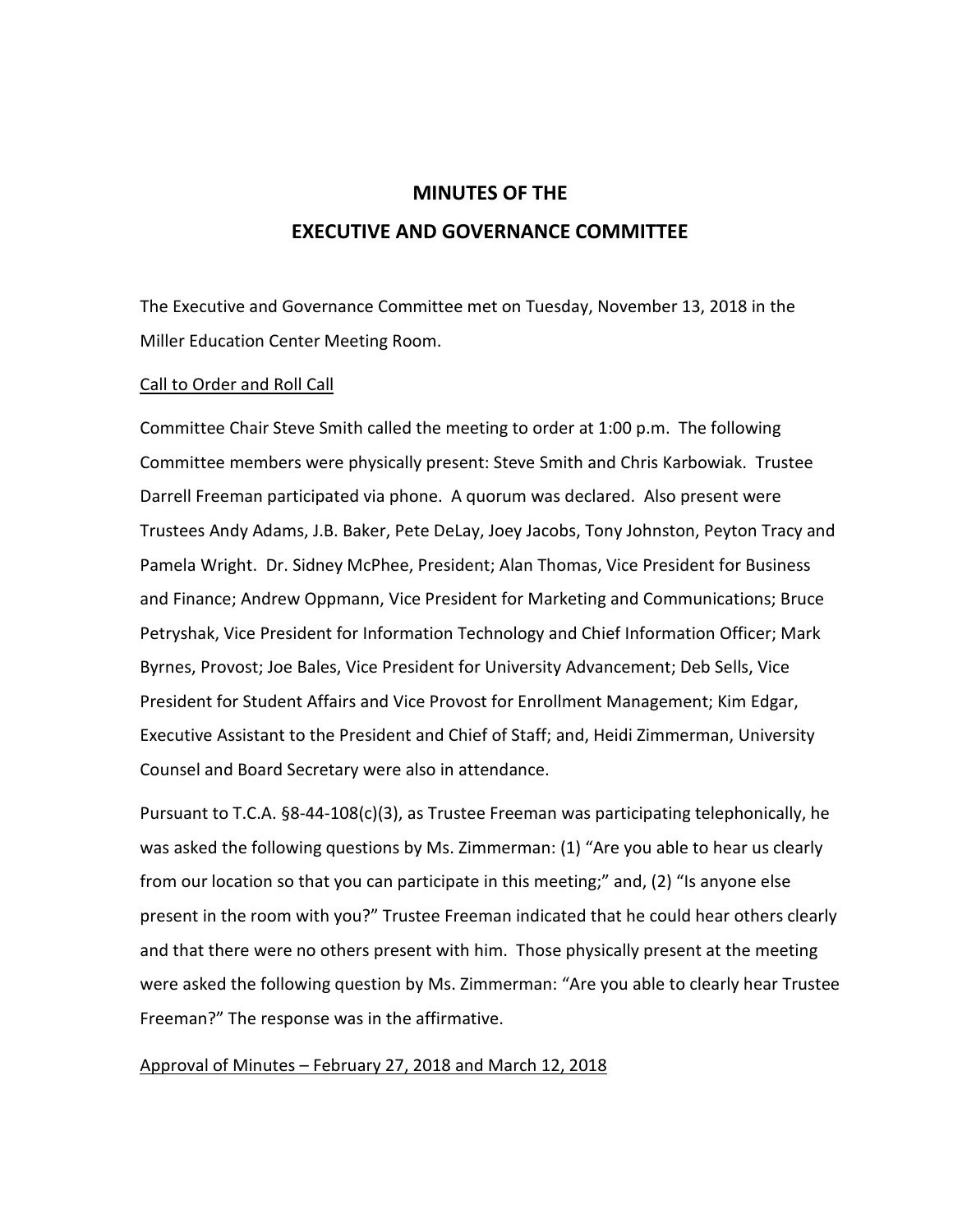Trustee Karbowiak made a motion to approve the minutes from the February 27, 2018 and March 13, 2018 meetings. Trustee Freeman seconded the motion. A roll call vote was taken and the motion passed unanimously.

### President's Contract

Committee Chair Smith requested to go out of order and consider the President's Contract as the next agenda item so that Trustee Joey Jacobs could discuss this document. At this point, Dr. McPhee left the meeting room. Committee Chair Smith indicated that a request for legal advice had been made. The Committee went into executive session so that matters that would be deemed privileged under the attorney-client could be discussed. Once concluded, the public meeting re-convened. Trustee Jacobs left the meeting at this point. Trustee Karbowiak made a motion that pending finalization of the document, action on the agreement be deferred to a point no later than having it reviewed and decided in time for next Board meeting on December 11, 2018. Chairman Smith seconded the motion. A roll call vote was taken; the motion passed unanimously.

### Board Self-Evaluation

Board Secretary Zimmerman drafted a self-evaluation survey included in the meeting materials for the Committee's consideration. The draft incorporated revisions that had been recommended by Trustee Karbowiak. Trustee Freeman made the motion to accept the survey and Committee Chair Smith seconded the motion. The motion passed unanimously. Committee Chair Smith suggested the survey be distributed on Survey Monkey and the other members agreed with this suggestion. Trustee Karbowiak stressed that for the survey to be successful, it needs to be as anonymous as possible to allow for candid responses. It was agreed that the survey would be done such that results would be provided to the Committee in time for its next meeting, currently scheduled for February 26, 2019.

#### Board of Trustees Sunset Hearing

President McPhee explained the process through which a joint legislative subcommittee determines whether state agencies and boards will continue to exist. The public hearing at which the Board is required to appear is called a sunset hearing. Prior to having an independent board, this responsibility fell to the Board of Regents. Since the FOCUS Act,